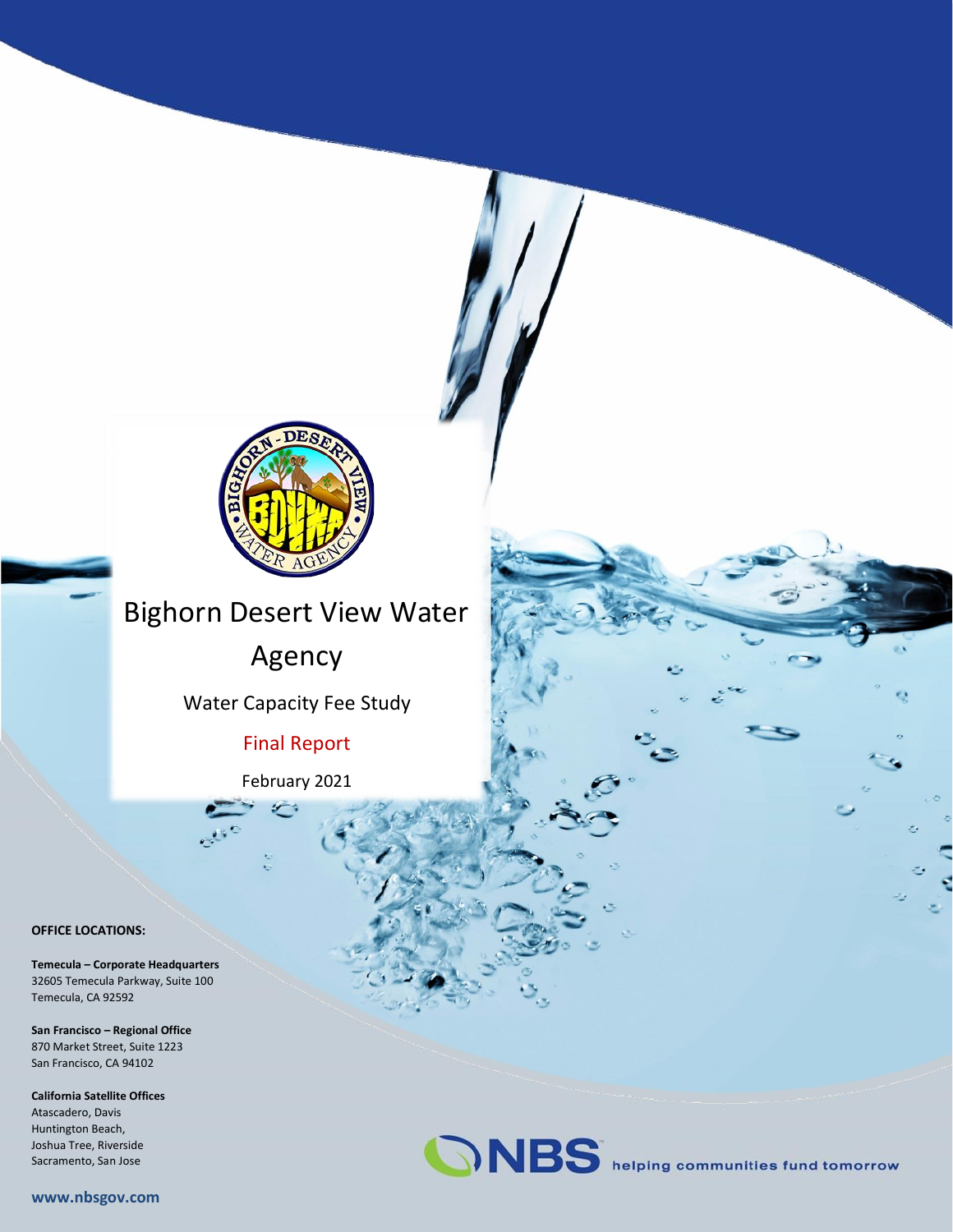## <span id="page-1-0"></span>**Table of Contents**

| А. |  |
|----|--|
| В. |  |
|    |  |
| А. |  |
| В. |  |
|    |  |
| D. |  |
|    |  |
| А. |  |
| В. |  |
|    |  |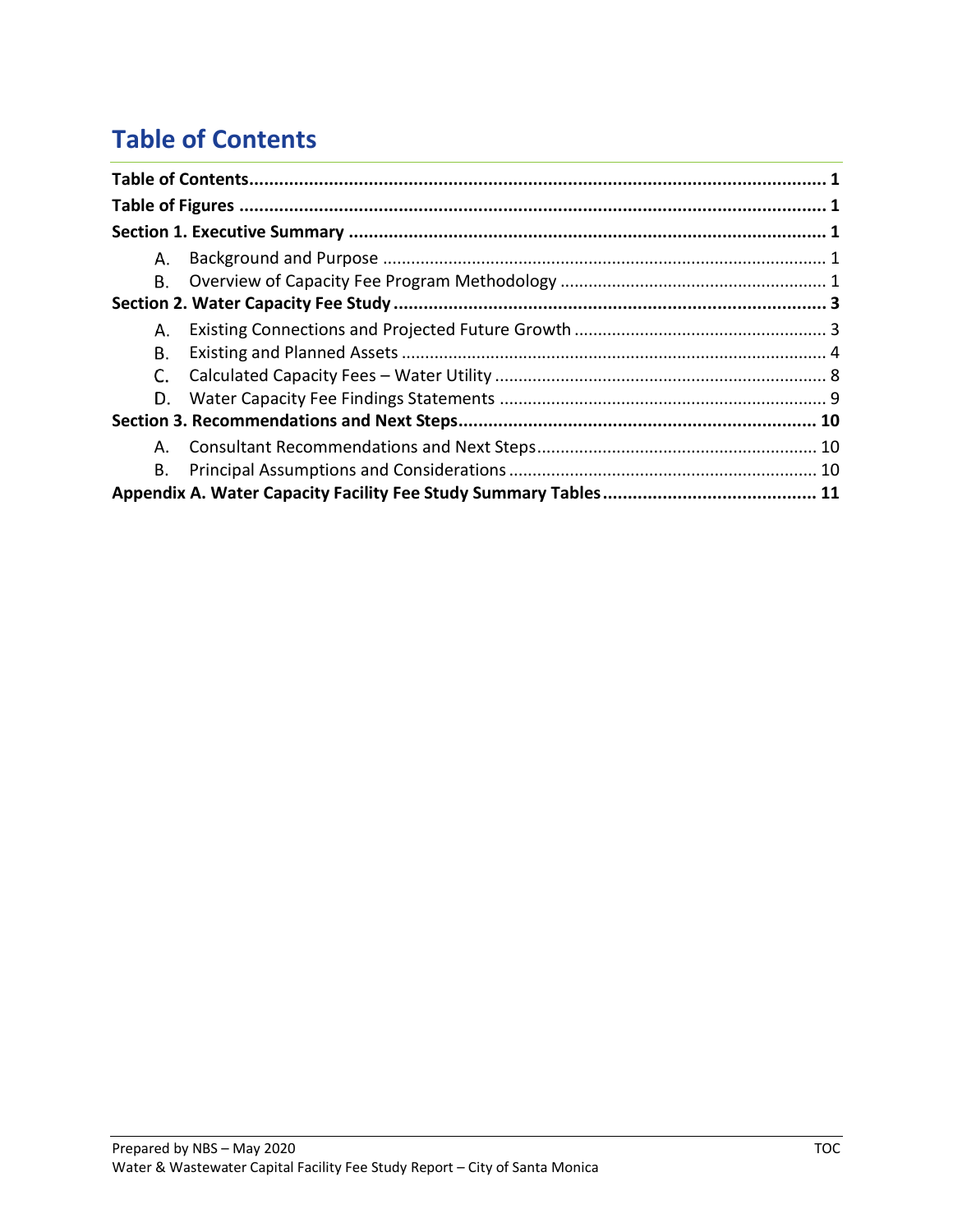# <span id="page-2-0"></span>**Table of Figures**

| <b>Figure</b> | Page |
|---------------|------|
|               |      |
|               |      |
|               |      |
|               |      |
|               |      |
|               |      |
|               |      |
|               |      |
|               |      |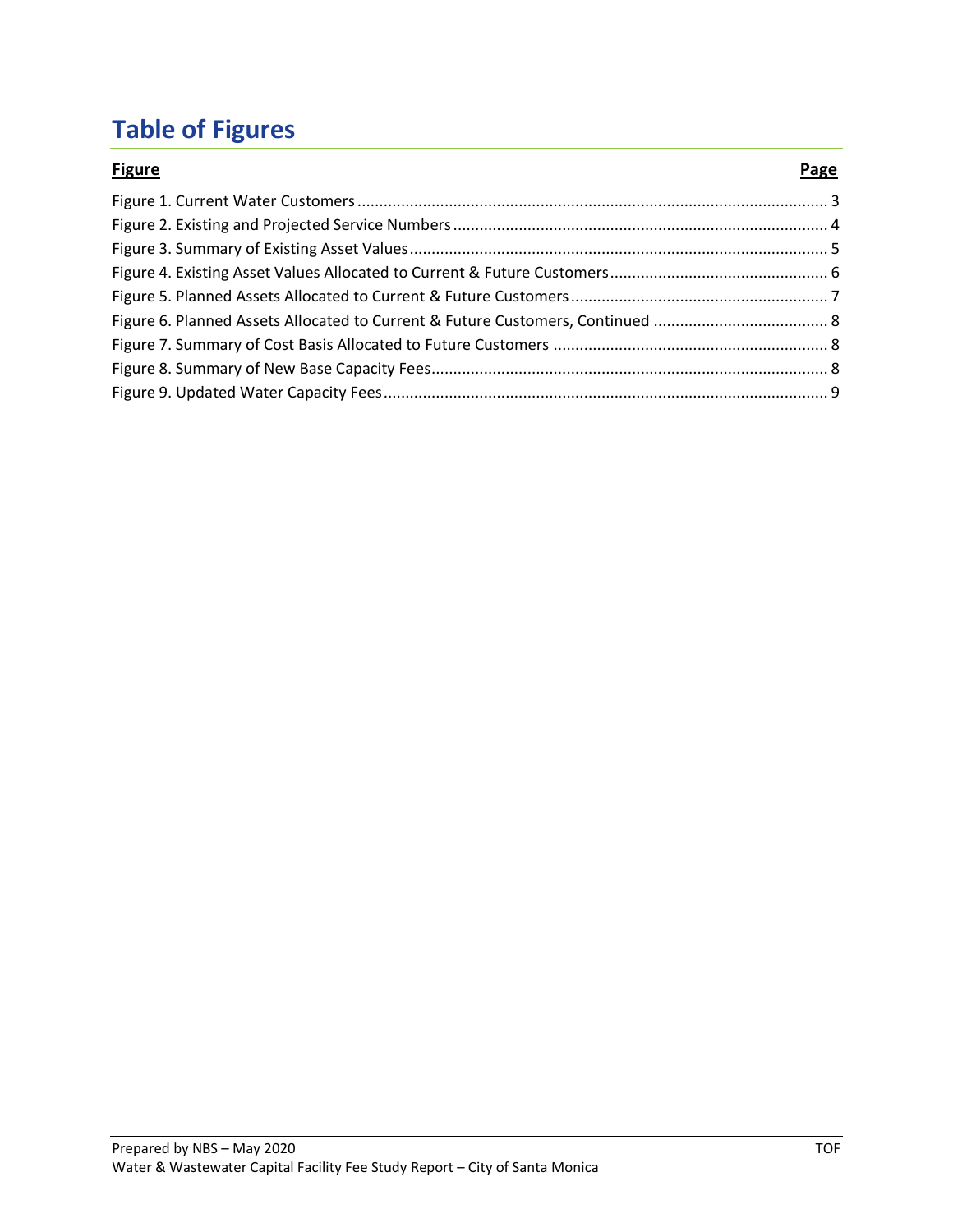## <span id="page-3-0"></span>**Section 1. Executive Summary**

### <span id="page-3-1"></span>**Background and Purpose**

Bighorn Desert View Water Agency retained NBS to conduct a water capacity fee study in conjunction with the water rate study for two primary reasons: (1) to ensure that the fees are updated to comply with legal requirements and industry standards, and (2) to ensure that these fees reflect the cost of capital infrastructure needed to serve new connections, or any person requesting additional capacity in the Agency's water system (referred to throughout as "future customers").

Please note, the fees updated in this study are commonly referred to as "connection fees," "capital facility fees," "capacity charges," or in this case, "capacity fees." BDVWA refers to this as the Basic Facilities Charge. The terms are often used interchangeably, and California Government Code Section 66013 defines these types of fees (referred to as a "capacity charge") as a one-time "charge for public facilities in existence at the time a charge is imposed or charges for new public facilities to be acquired or constructed in the future that are of proportional benefit to the person or property being charged, including supply or capacity contracts for rights or entitlements, real property interests, and entitlements and other rights of the local agency involving capital expense relating to its use of existing or new public facilities." It authorizes public agencies to impose "connection fees" (e.g., capacity fees) which are more appropriately called system capacity charges or capacity fees, on customers connecting to or upsizing their connection to the water system, to ensure that they pay their fair share of existing utility asset costs, plus the costs of new facilities needed to serve them. In its simplest form, capacity fees are the result of dividing the cost (or value) of the Utility's current system assets plus planned capital improvements, by the expected number of future customers. As a result, future customers connecting to the Agency's water utility would enter as equal participants, along with current customers, regarding their financial commitment and obligations to the utility.

Whereas water rate increases imposed on existing customers require a protest ballot procedure (under Proposition 218), capacity fees do not because they are an appropriate funding mechanism for facilities that benefit new development agencywide and may be imposed by a majority vote of the governing legislative body, which in this case is the Bighorn Desert View Water Agency's Board of Directors. This report provides the documentation and findings necessary for the adoption of proposed capacity (system capacity) fees.

### <span id="page-3-2"></span>**Overview of Capacity Fee Program Methodology**

Various methodologies have been and are currently used to calculate water capacity fees. The most common methodologies are based on the following from the American Water Works Association's Principles of Water Rates, Fees and Charges<sup>1</sup>, also referred to as Manual M1:

• The value of existing (historical) system assets, often called a "system buy-in" or "replacement cost" methodology.

<sup>1</sup> *Principles of Water Rates, Fees, and Charges, Manual of Water Supply Practices, M1, AWWA, seventh edition, 2017.*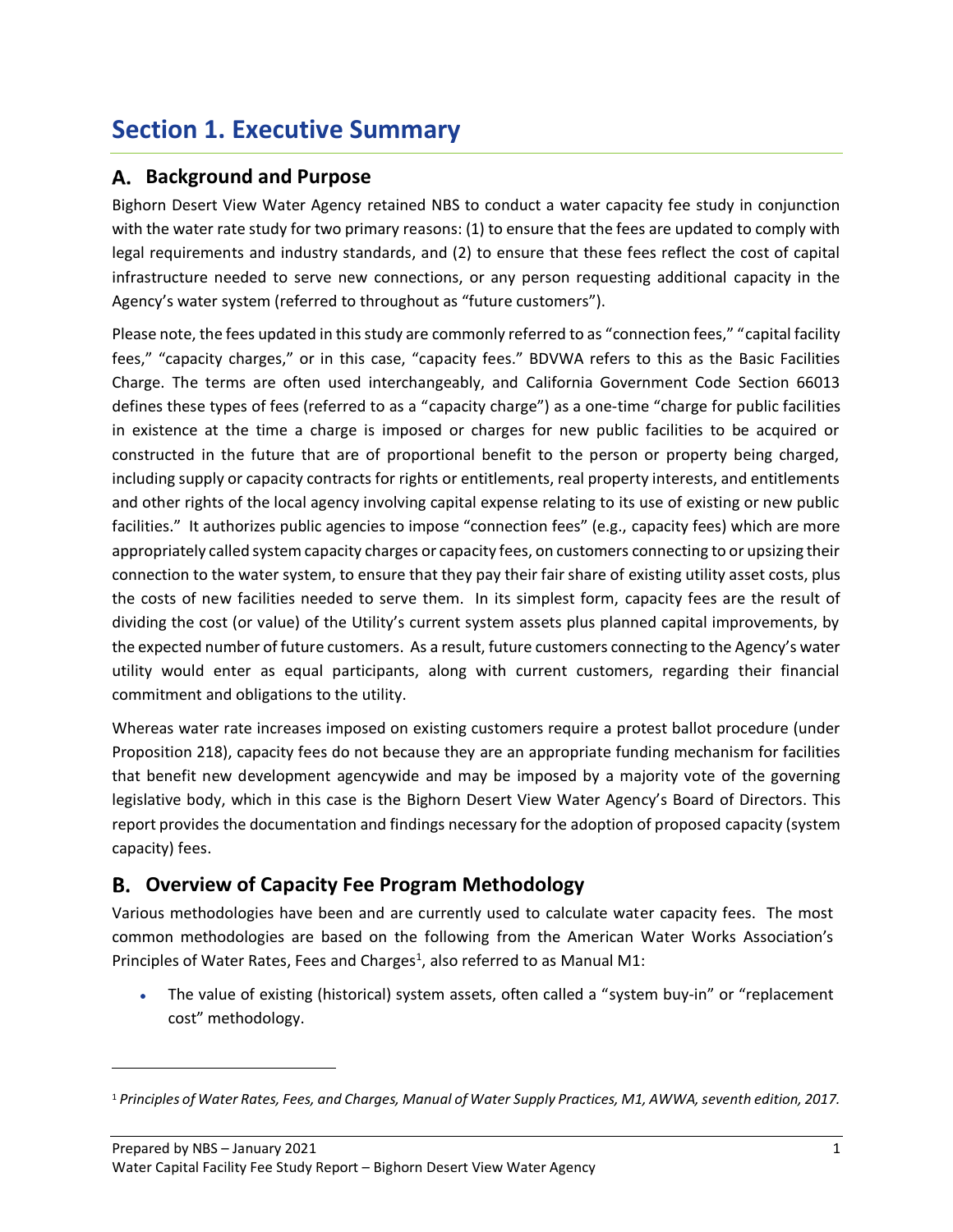- The value of planned future improvements, also called the "incremental" or "system development" methodology.
- A combination of these two approaches.

This analysis uses the "Combination Approach,<sup>2</sup>" which requires new customers to pay both their fair share of existing system assets as well as their share of the planned future capital improvements needed to provide them with capacity in the Agency's water system. As a result, new customers connecting to the Agency's water system would enter as equal participants with existing customers regarding their financial commitment and obligations to the utility.

In its simplest form, capacity fees (also referred to as connection fees, capacity fees, or system development charges) are calculated by dividing the costs allocated to future development by the number of units of new development anticipated:

- Costs of planned future facilities and improvements required to serve new development are those that can reasonably be allocated to future development.
- The number of new units (i.e., growth) are those units projected to occur within the timeframe covered by the capacity fee analysis.

Capacity fees are one-time fees intended to reflect the cost of existing infrastructure and planned improvements available to new services, and place new utility customers or existing customers requesting an increase in service capacity on equal basis from a financial perspective with existing customers. Once new customers are added to the system, they then incur the obligation to pay the same service charges or water rates that existing customers pay.

This capacity fee study and the recommended fees assume a given level of development activity over the course of the study period based on data available from the Agency's 2007 Water Master Plan. The development that occurs may result in both different impacts and fee revenues than those that are calculated in this study. For that reason, regular updates are recommended to adjust the fees to match the needs created by the rate of actual development.

In developing the proposed fees, NBS worked cooperatively with Agency staff. The fees presented in this study reflect input provided by Agency staff regarding financial matters, available capacity in the water system, existing asset values, and planned capital improvements.

Section 2 discusses in more detail the development of the water capacity fees and present the updated fees recommended for new and upsized connections.

<sup>2</sup> Method of calculating capital facility fees (also known as System Development Fees, Connection Fees, Capacity Fees) are set forth in the American Water Works Association's *Principles of Water Rates, Fees and Charges* Seventh Edition (2017) pages 311 to 347.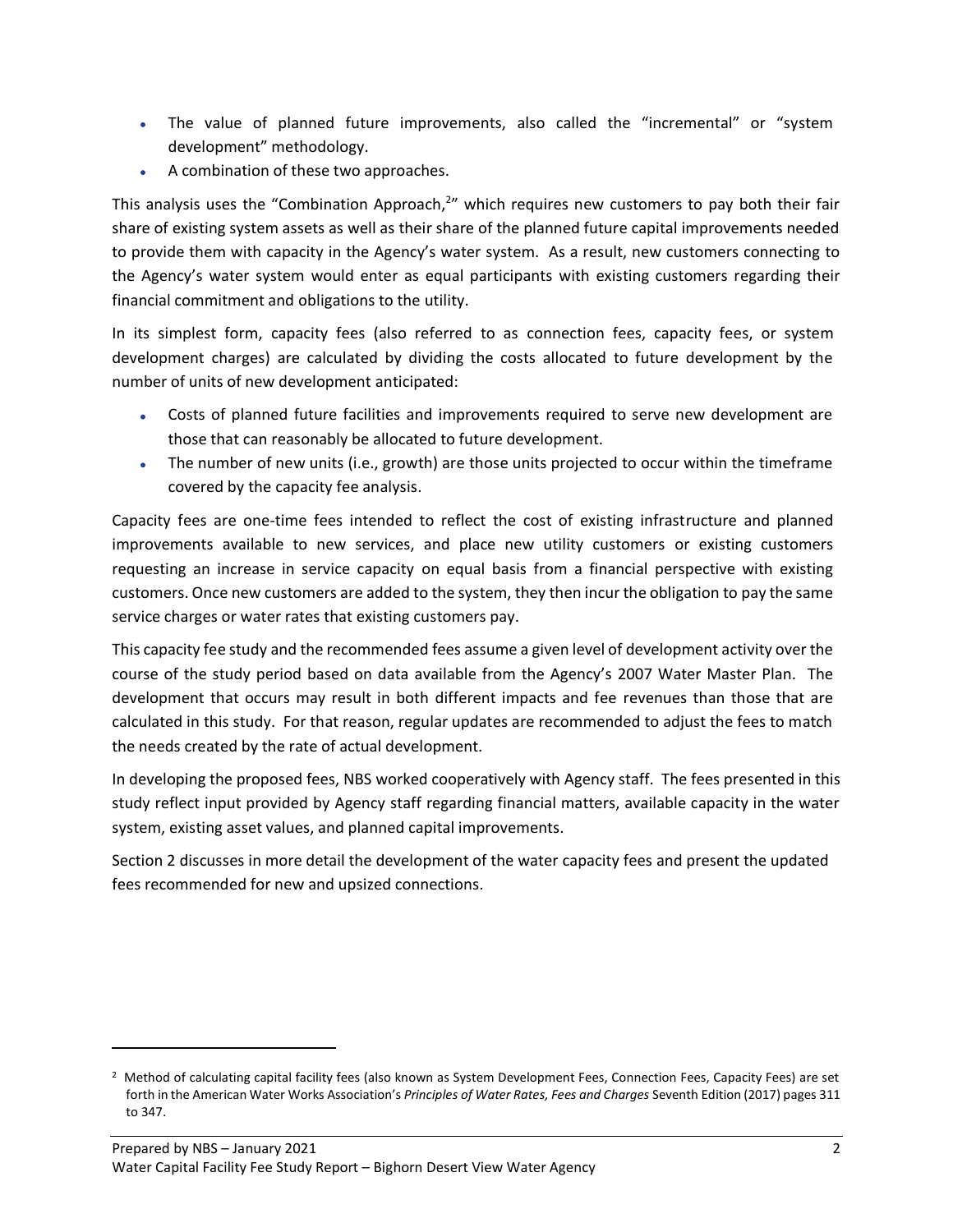## <span id="page-5-0"></span>**Section 2. Water Capacity Fee Study**

## <span id="page-5-1"></span>**Existing Connections and Projected Future Growth**

The Agency currently has approximately 2,700 equivalent 1-inch water meter connections to the water system. The Agency has implemented 1-inch meters as the standard (or base) meter size installed, but there are over 1,600 3/4-inch meters connected to the system. For the purpose of this study, 3/4-inch meters are treated the same as 1-inch meters; which is a common industry practice when setting rates and fees for smaller meter sizes. **Figure 1** shows the current number of meters by size connected to the system, meter equivalency factors and meter equivalent units.

<span id="page-5-2"></span>

|                   |                                              | <b>Meter Equivalence</b>         | 1-inch                                   |                                            |
|-------------------|----------------------------------------------|----------------------------------|------------------------------------------|--------------------------------------------|
| <b>Meter Size</b> | <b>Existing Water</b><br>Meters <sup>1</sup> | <b>Maximum</b><br>Flow (gpm) $2$ | <b>Equivalency</b><br>to 1 inch<br>meter | <b>Meter</b><br>Equivalent<br><b>Units</b> |
| $3/4$ inch        | 1,660                                        | 30                               | 1.00                                     | 1,660                                      |
| 1 inch            | 1,019                                        | 50                               | 1.00                                     | 1,019                                      |
| $1.5$ inch        | 0                                            | 100                              | 2.00                                     | 0                                          |
| 2 inch            | 26                                           | 160                              | 3.20                                     | 83                                         |
| 3 inch            | 0                                            | 320                              | 6.40                                     | 0                                          |
| <b>Total</b>      | 2,705                                        |                                  |                                          | 2,762                                      |

**FIGURE 1. CURRENT WATER CUSTOMERS**

1. Number of meters by size and customer class for July-August 2020. Includes 121 Bulk meters.

 *Source file for meters and consumption: CUSTOMER BILLING DATA 10.13.2020\_v2.xlsx*

2. Source: *AWWA M1, Table B-2.* Assumes displacement meters for 5/8" through 2", Compound Class I for 3".

Larger meters have the potential to use more of the system's capacity, compared to smaller meters. The potential capacity demanded by each meter is proportional to the maximum hydraulic flow through each meter size as established by the AWWA $3$  hydraulic capacity ratios. The AWWA hydraulic capacity ratios (also known as flow factors, or meter equivalencies) used in this study are shown in the fourth column of Figure 1. The maximum flow rate, in gallons per minute (gpm) for each size meter is used to determine the number of equivalent 1-inch meter units currently connected.

As an example, a 2-inch meter has a greater capacity, or potential peak demand than a 1-inch meter. The "equivalency to a 1-inch meter" is calculated by dividing the maximum capacity or flow of larger meters by the capacity of the base (1-inch) meter size. The meter capacity factors shown in Figure 1 are the ratio of potential flow through each meter size compared to the flow through a 1-inch meter. The 1-inch meter is the base meter size for the utility and is used to compare the capacities of the larger meters. For example, column 4 in Figure 1 shows that a 2-inch meter is equivalent to 3.2 1-inch meters.

The actual number of meters by size is multiplied by the corresponding meter equivalency to calculate the total number of equivalent meters. The number of equivalent meters is used as a proxy for the

<sup>3</sup> "AWWA" is the American Water Works Association.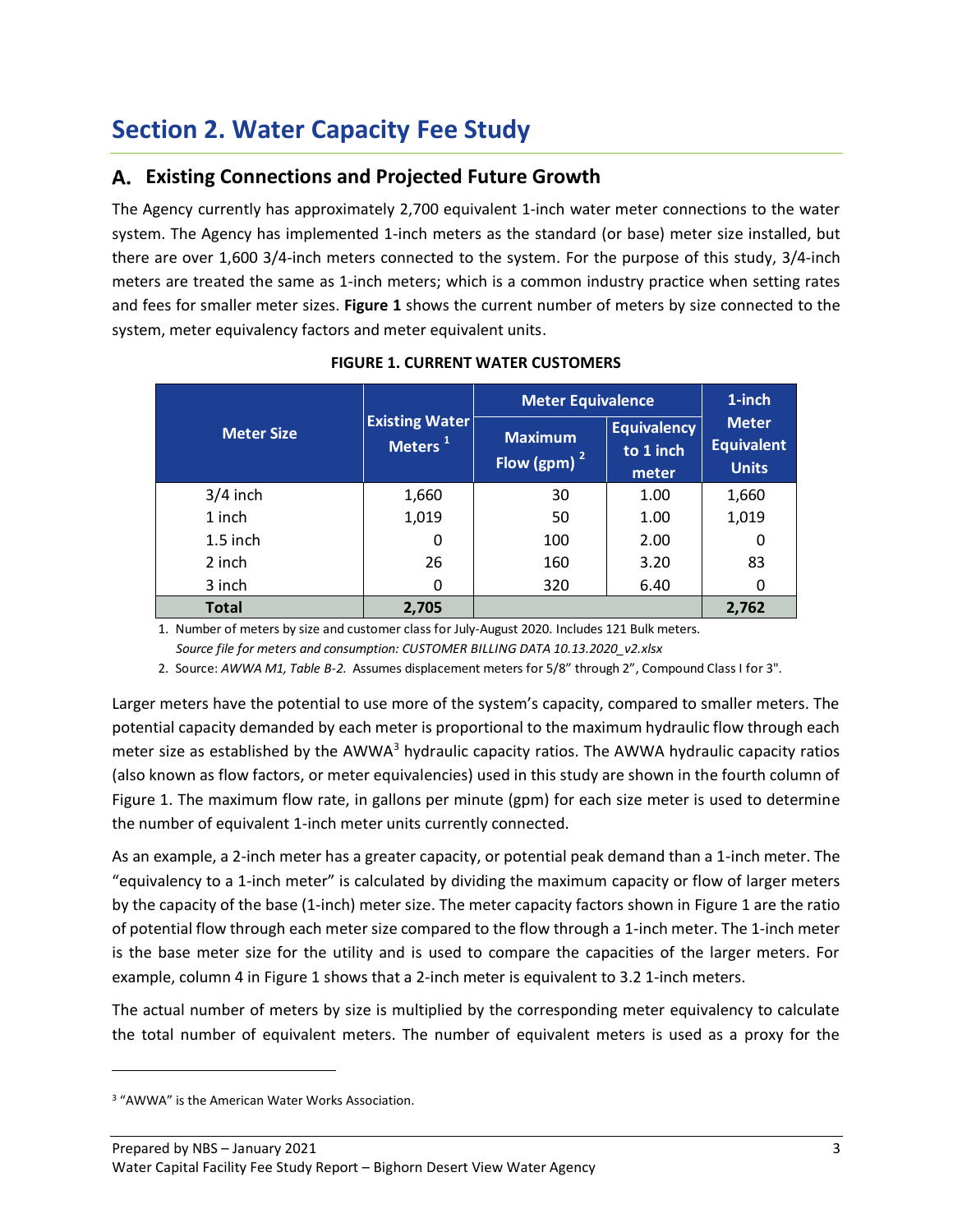potential demand that each customer can place on the water system. A significant portion of a water system's peak capacity, and in turn the utility's fixed capital costs, are related to meeting system capacity requirements. Therefore, the capacity fee for a new connection will be proportional to the service's meter equivalence.

The equivalent meter calculation is summarized for standard use meters in Figure 1. Given that the state now requires fire suppression systems in all new single-family home construction, the minimum meter size going forward is a 1-inch meter. This difference has not changed the expected use within the home. Consequently, the District has chosen to treat 3/4-inch meters equivalent to 1-inch meters for the following reasons:

- The desire for a single, fixed meter charge across all customer classes.
- The desire for a single capacity fee for new connections.
- The overwhelming number of meters between 3/4-inch and 1 inch are for residential and nonresidential properties.

The result of this analysis, summarized in Figure 1, is that while there are currently 2,705 connections to the water system, there are 2,762 potable water equivalent (i.e., 1-inch) meter units.

**Figure 2** shows existing and projected service numbers for the water system. The anticipated future connections are based on the Agency's planned customer growth rate of 40 meters added annually, for the next 20 years. Existing capacity in the Agency's water system is allocated to current and future customers and the percentage assigned to current and future customers is based upon their assigned share of 1-inch meter equivalent units. As shown in Figure 2, new customers will be allocated about 27.6% of existing assets and planned assets. This is calculated by taking the expected number of new units (763) divided by the existing total of equivalent meters (2,762).

<span id="page-6-1"></span>

|                               |                                 | <b>Projected Service</b>                                   |                 | % Allocation Factors | <b>Cumulative Change</b>  |                                  |  |
|-------------------------------|---------------------------------|------------------------------------------------------------|-----------------|----------------------|---------------------------|----------------------------------|--|
| <b>Demographic Statistics</b> | <b>Existing</b><br><b>Total</b> | Total <sup>+</sup><br>(thru FY2037/38) Customers Customers | <b>Existing</b> | <b>New</b>           | <b>Number</b><br>of Units | $\frac{9}{6}$<br><b>Increase</b> |  |
| Equivalent 1-inch meters      | 2,762                           | 3.525                                                      | 72.4%           | 27.6%                | 763                       | 27.6%                            |  |

1. Customer growth estimated in 2007 Urban Water Master Plan. Assumes 40 new connections per year.  *Source file: Water Master Plan 2007.pdf, page 16.*

## <span id="page-6-0"></span>**Existing and Planned Assets**

The capital assets addressed in this study include existing assets and planned capital improvements (i.e. the system buy-in and incremental assets). An important aspect of this study is how the value of existing utility assets is determined. For example, the purchase price does not account for wear and tear, and current book value (purchase price less accumulated depreciation) typically underestimates the "true value" of facilities as it does not account for cost increases over time. Therefore, this study uses the replacement cost (RC) approach summarized in **Figure 3** to estimate existing asset values, because it provides an up-to-date asset value that reflects estimated cost inflation.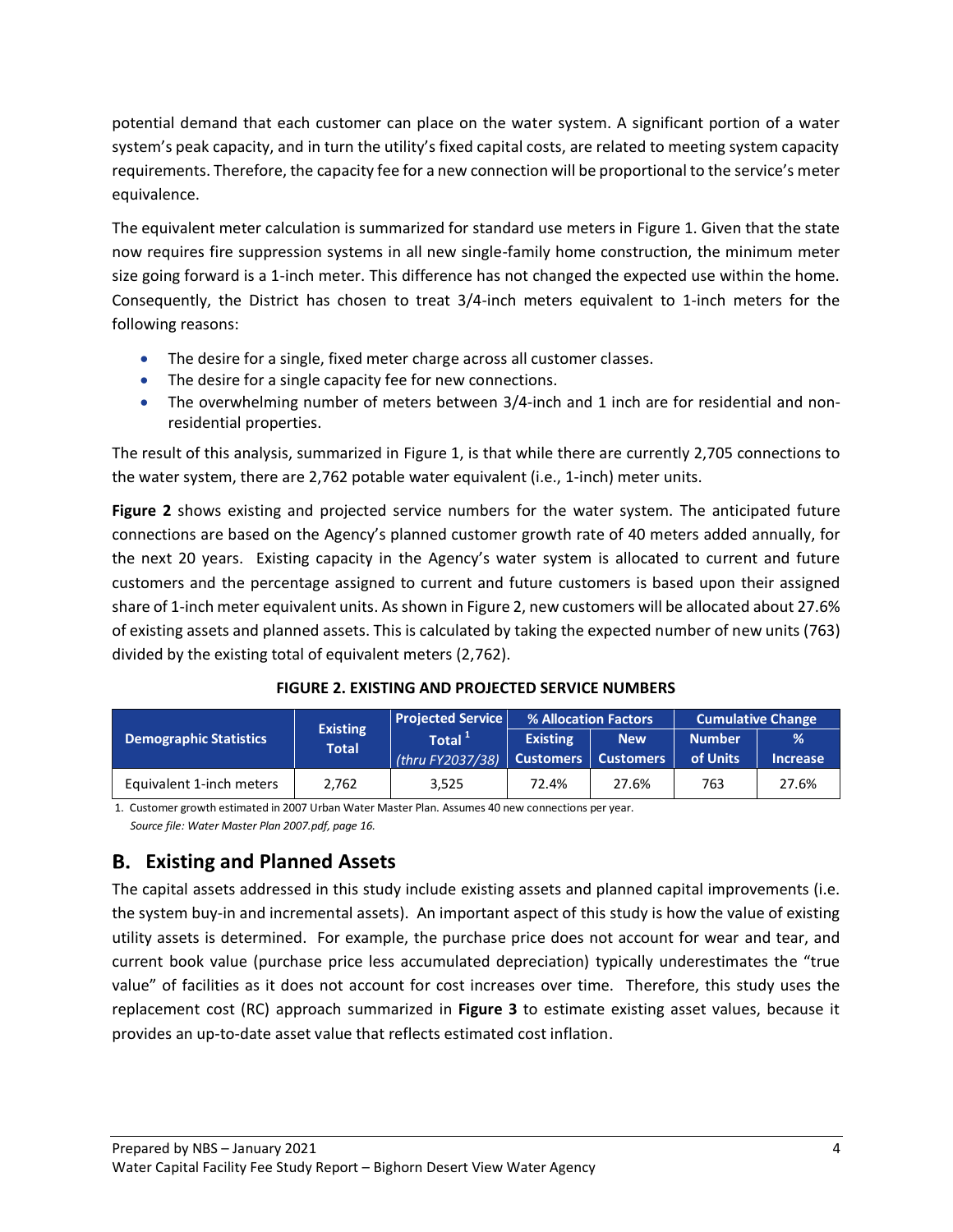<span id="page-7-0"></span>

|                                                 |    | Original Values <sup>1</sup> | <b>Replication Value<sup>2</sup></b> |            |    | <b>System Buy-In</b>    |  |  |
|-------------------------------------------------|----|------------------------------|--------------------------------------|------------|----|-------------------------|--|--|
| Asset Category <sup>1</sup>                     |    | <b>Asset Cost</b>            | <b>Asset Cost</b>                    |            |    | Cost Basis <sup>3</sup> |  |  |
| <b>Water Fund</b>                               |    |                              |                                      |            |    |                         |  |  |
| Infrastructure                                  | \$ | 582,157                      | -\$                                  | 1,416,064  | \$ | 1,416,064               |  |  |
| Land                                            |    | 38,690                       |                                      | 38,690     |    | 38,690                  |  |  |
| Large Machinery                                 |    | 595,257                      |                                      | 914,242    |    | 914,242                 |  |  |
| Mains and Piping                                |    | 1,845,242                    |                                      | 4,762,862  |    | 4,762,862               |  |  |
| <b>Meters and Hydrants</b>                      |    | 257,851                      |                                      | 318,347    |    | 318,347                 |  |  |
| <b>Office Equipment</b>                         |    | 576,474                      |                                      | 719,186    |    | 719,186                 |  |  |
| Pumps, Tanks & Wells                            |    | 3,443,496                    |                                      | 8,175,586  |    | 8,175,586               |  |  |
| <b>Treatment Plant</b>                          |    | 4,003,823                    |                                      | 16,369,245 |    | 16,369,245              |  |  |
| Vehicle                                         |    | 253,208                      |                                      | 265,048    |    | 265,048                 |  |  |
| <b>Total Capital Facilities &amp; Equipment</b> |    | 11,596,198                   | l \$                                 | 32,979,269 |    | 32,979,269              |  |  |

1. Source file for Bighorn Desert View Water Agency current assets as of August 2020: *2020.09.02-58227744-FA-Asset Listing.xlsx*

Fully depreciated assets have been excluded from this analysis.

2. Takes into account estimated cost inflation, noted in Footnote 3.

3. System Buy-In Cost Basis values are calculated by escalating the book values (from Districts fixed asset report) from service date to current year values using historical cost inflation factors from the Handy-Whitman Index of Public Utility Construction Costs for Water Utility Construction in the Pacific Region. The percentage change in the asset cost is shown in column M of the Existing Assets Detail tab, labeled "Adjusted % of Original Value".

The replacement cost is calculated by escalating the book value of existing assets to current-day values using inflation factors from the Handy-Whitman Index of Public Utility Construction Costs for Water Utility Construction. Figure 3 summarizes the System Buy-In Cost Basis by Asset Category for the water utility. For this analysis, assets that have exceeded their useful life (as defined in the Agency's asset records) were considered to have no remaining value.

Most of the replacement costs were allocated to current customers based on the 72.4 percent allocation factor previously shown in Figure 2 (and the 27.6 percent allocation factor for future customers). Meters are allocated 100 percent to current customers since they do not benefit future customers. **Figure 4** shows the allocation of about \$33 million system buy-in costs to current and future customers. Future customers are allocated approximately \$9 million of the existing water utility assets, or about 27.4%, due to meters being allocated to current customers only.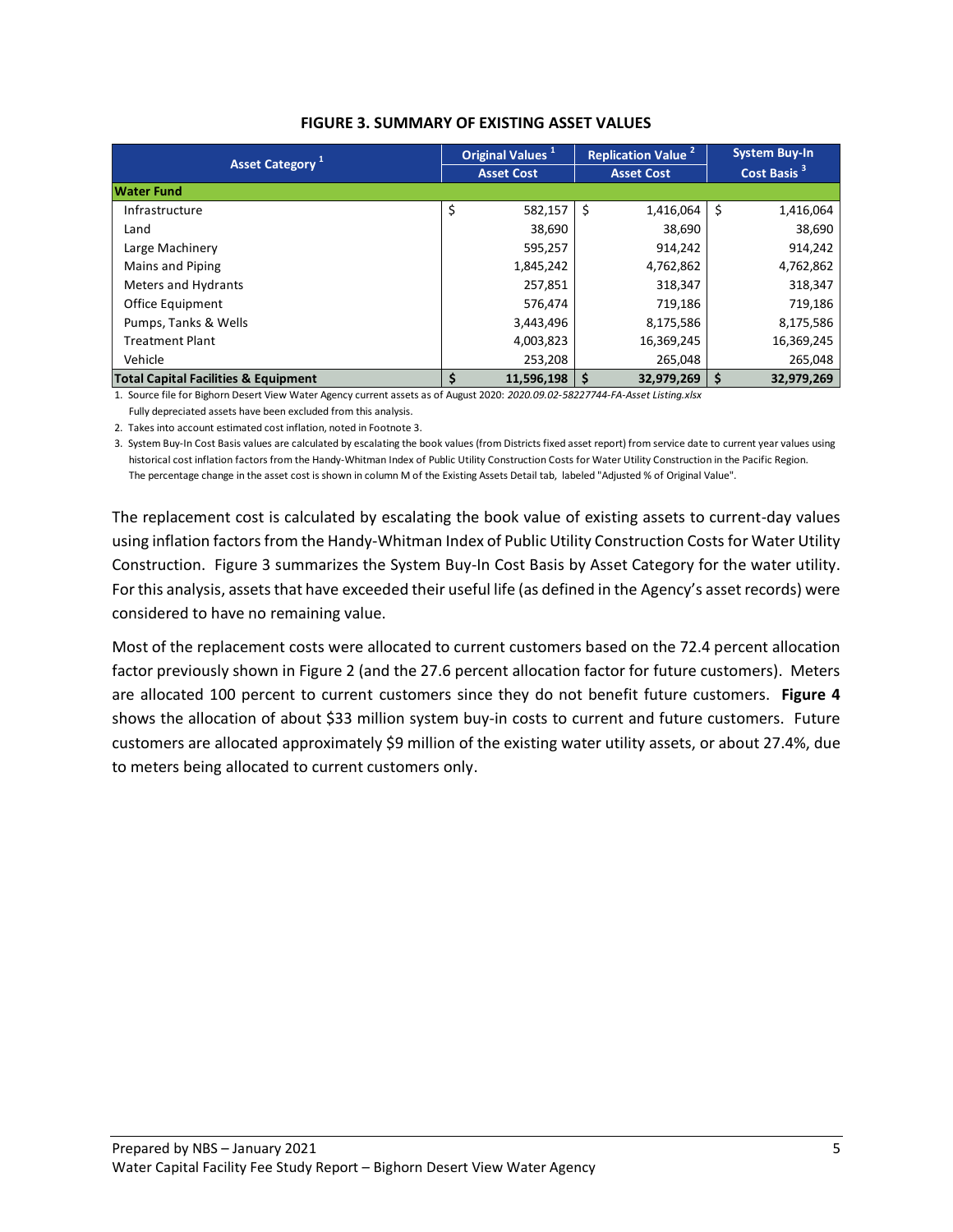<span id="page-8-0"></span>

|                                                 | <b>System</b>     |                  | <b>Allocation Basis (%)<sup>2</sup></b> | Distribution of Cost Basis (\$) |                                   |  |  |
|-------------------------------------------------|-------------------|------------------|-----------------------------------------|---------------------------------|-----------------------------------|--|--|
| Asset Category <sup>1</sup>                     | <b>Buy-In</b>     | <b>Existing</b>  | <b>Future</b>                           | <b>Existing</b>                 | <b>Future</b><br><b>Customers</b> |  |  |
|                                                 | <b>Cost Basis</b> | <b>Customers</b> | <b>Customers</b>                        | <b>Customers</b>                |                                   |  |  |
| <b>Water Fund</b>                               |                   |                  |                                         |                                 |                                   |  |  |
| Infrastructure                                  | \$<br>1,416,064   | 72.4%            | 27.6%                                   | \$<br>1,024,906                 | \$<br>391,158                     |  |  |
| Land                                            | 38,690            | 72.4%            | 27.6%                                   | 28,002                          | 10,687                            |  |  |
| Large Machinery                                 | 914,242           | 72.4%            | 27.6%                                   | 661,702                         | 252,540                           |  |  |
| Mains and Piping                                | 4,762,862         | 72.4%            | 27.6%                                   | 3,447,221                       | 1,315,641                         |  |  |
| Meters and Hydrants                             | 318,347           | 93.2%            | 6.8%                                    | 296,842                         | 21,505                            |  |  |
| Office Equipment                                | 719,186           | 72.4%            | 27.6%                                   | 520,526                         | 198,660                           |  |  |
| Pumps, Tanks & Wells                            | 8,175,586         | 72.4%            | 27.6%                                   | 5,917,251                       | 2,258,335                         |  |  |
| <b>Treatment Plant</b>                          | 16,369,245        | 72.4%            | 27.6%                                   | 11,847,583                      | 4,521,662                         |  |  |
| Vehicle                                         | 265,048           | 72.4%            | 27.6%                                   | 191,834                         | 73,214                            |  |  |
| <b>Total Capital Facilities &amp; Equipment</b> | \$<br>32,979,269  | 72.6%            | 27.4%                                   | \$23,935,867                    | 9,043,402<br>\$                   |  |  |

#### **FIGURE 4. EXISTING ASSET VALUES ALLOCATED TO CURRENT & FUTURE CUSTOMERS**

1. Source file for Bighorn Desert View Water Agency current assets as of August 2020: *2020.09.02-58227744-FA-Asset Listing.xlsx*

2. Based on proportionate allocation between existing and future users. See Table 2 in Exhibit 1 for demographic expectations.

The Agency's capital improvement plans for the water utility extend to FY 2035/36. Some of the cost estimates for planned future improvements used to calculate the system development component of the capacity fees are allocated 100% to future customers, as these projects are needed specifically to serve future customers. There are a few other projects allocated using the same allocations found in Figure 2, as these projects benefit both current and future customers. **Figure 5** and **Figure 6** include a list of future capital improvement projects; where future customers are allocated about \$1.8 million of planned asset costs.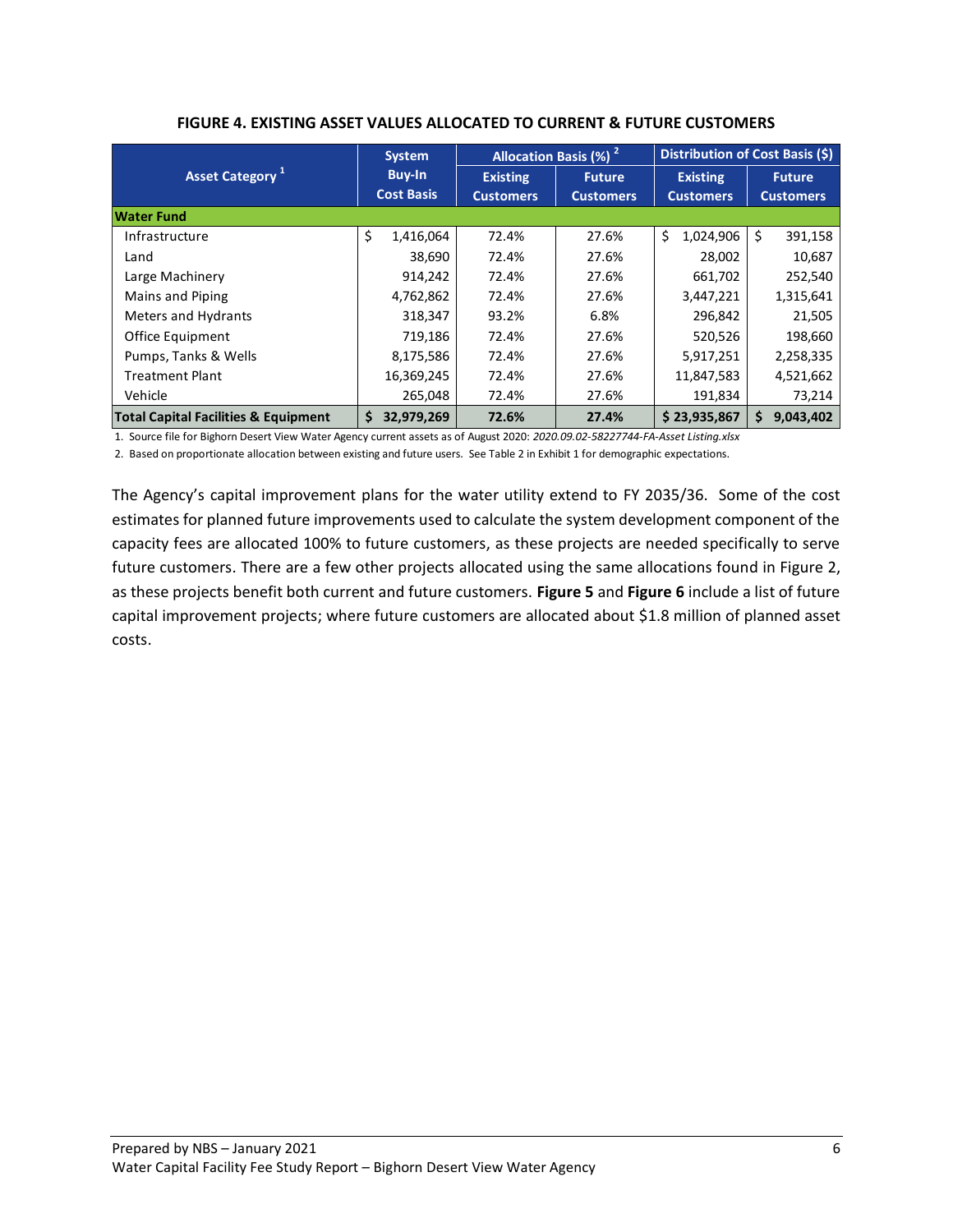|  |  | <b>FIGURE 5. PLANNED ASSETS ALLOCATED TO CURRENT &amp; FUTURE CUSTOMERS</b> |
|--|--|-----------------------------------------------------------------------------|
|--|--|-----------------------------------------------------------------------------|

<span id="page-9-0"></span>

|                                                        |    | <b>Future Cost</b>                      |    | <b>System</b> | % Allocation |                                               |                                                                          | Distribution of Cost Basis (\$) |                                     |         |                                   |
|--------------------------------------------------------|----|-----------------------------------------|----|---------------|--------------|-----------------------------------------------|--------------------------------------------------------------------------|---------------------------------|-------------------------------------|---------|-----------------------------------|
| <b>Capital Project Description</b> <sup>1</sup>        |    | <b>Estimate</b><br>$(2020 - 2034)^{-1}$ |    |               |              | <b>Development</b><br>Cost Basis <sup>3</sup> | <b>Existing</b><br><b>Future</b><br><b>Customers</b><br><b>Customers</b> |                                 | <b>Existing</b><br><b>Customers</b> |         | <b>Future</b><br><b>Customers</b> |
| <b>Refurbish and Replacement Projects</b>              |    |                                         |    |               |              |                                               |                                                                          |                                 |                                     |         |                                   |
| Well 4 Rehab                                           | \$ | 78,850                                  | \$ | 78,850        | 100.0%       | 0.0%                                          | \$                                                                       | 78,850                          | \$                                  |         |                                   |
| Well 6 Rehab                                           | \$ |                                         | \$ |               | 100.0%       | 0.0%                                          | \$                                                                       |                                 | \$                                  |         |                                   |
| Well 7 Rehab                                           | \$ | 68,060                                  | \$ | 68,060        | 100.0%       | 0.0%                                          | \$                                                                       | 68,060                          | \$                                  |         |                                   |
| Well 8 Rehab                                           | \$ | 130,310                                 | \$ | 130,310       | 100.0%       | 0.0%                                          | \$                                                                       | 130,310                         | \$                                  |         |                                   |
| Well 9 Rehab                                           | \$ | 81,340                                  | \$ | 81,340        | 100.0%       | 0.0%                                          | \$                                                                       | 81,340                          | \$                                  |         |                                   |
| Well 10 Rehab                                          | \$ | 69,720                                  | \$ | 69,720        | 100.0%       | 0.0%                                          | \$                                                                       | 69,720                          | \$                                  |         |                                   |
| Well GMW1                                              | \$ | 24,900                                  | \$ | 24,900        | 100.0%       | 0.0%                                          | \$                                                                       | 24,900                          | \$                                  |         |                                   |
| Well GMW2                                              | \$ |                                         | \$ |               | 100.0%       | 0.0%                                          | \$                                                                       |                                 | \$                                  |         |                                   |
| Well GMW3                                              | \$ | 29,299                                  | \$ | 29,299        | 100.0%       | 0.0%                                          | \$                                                                       | 29,299                          | \$                                  |         |                                   |
| Well 13                                                | \$ |                                         | \$ |               | 100.0%       | 0.0%                                          | \$                                                                       |                                 | \$                                  |         |                                   |
| Pump Well 3                                            | \$ | 60,575                                  | \$ | 60,575        | 100.0%       | 0.0%                                          | \$                                                                       | 60,575                          | \$                                  |         |                                   |
| Pump Well 4                                            | \$ | 200,000                                 | \$ | 200,000       | 100.0%       | 0.0%                                          | \$                                                                       | 200,000                         | \$                                  |         |                                   |
| Pump Well 6                                            | \$ |                                         | \$ |               | 100.0%       | 0.0%                                          | \$                                                                       |                                 | \$                                  |         |                                   |
| Pump Well 7                                            | \$ | 65,120                                  | \$ | 65,120        | 100.0%       | 0.0%                                          | \$                                                                       | 65,120                          | \$                                  |         |                                   |
| Pump Well 8                                            | \$ | 129,880                                 | \$ | 129,880       | 100.0%       | 0.0%                                          | \$                                                                       | 129,880                         | \$                                  |         |                                   |
| Pump Well 9                                            | \$ | 99,840                                  | \$ | 99,840        | 100.0%       | 0.0%                                          | \$                                                                       | 99,840                          | \$                                  |         |                                   |
| Pump Well 10                                           | \$ | 44,000                                  | \$ | 44,000        | 100.0%       | 0.0%                                          | \$                                                                       | 44,000                          | \$                                  |         |                                   |
| Pump Well GMW1                                         | \$ | 82,880                                  | \$ | 82,880        | 100.0%       | 0.0%                                          | \$                                                                       | 82,880                          | \$                                  |         |                                   |
| Pump Well GMW2                                         | \$ |                                         | \$ |               | 100.0%       | 0.0%                                          | \$                                                                       |                                 | \$                                  |         |                                   |
| Pump Well GMW3                                         | \$ | 82,880                                  | \$ | 82,880        | 100.0%       | 0.0%                                          | \$                                                                       | 82,880                          | \$                                  |         |                                   |
| Pump Well 13                                           | \$ | 100,000                                 | \$ | 100,000       | 100.0%       | 0.0%                                          | \$                                                                       | 100,000                         | \$                                  |         |                                   |
| New Replacement Well for BH or DV                      | \$ | 500,000                                 | \$ | 500,000       | 0.0%         | 100.0%                                        | \$                                                                       |                                 | \$                                  | 500,000 |                                   |
| JV Booster Station Upgrade -<br>VFD's/Pressure Vessels | \$ | 15,000                                  | \$ | 15,000        | 100.0%       | 0.0%                                          | \$                                                                       | 15,000                          | \$                                  |         |                                   |
| New Storage Tank                                       | \$ | 500,000                                 | \$ | 500,000       | 0.0%         | 100.0%                                        | \$                                                                       |                                 | \$                                  | 500,000 |                                   |
| Customer Meter w/ Box & Shutoff,<br>Complete           | \$ |                                         | \$ |               | 100.0%       | 0.0%                                          | \$                                                                       |                                 | \$                                  |         |                                   |
| Utility Billing Software Replacement                   | \$ | 200,000                                 | \$ | 200,000       | 100.0%       | 0.0%                                          | \$                                                                       | 200,000                         | \$                                  |         |                                   |
| Loop Kickapoo Trail                                    | \$ | 702,240                                 | \$ | 702,240       | 0.0%         | 100.0%                                        | \$                                                                       |                                 | Ś                                   | 702,240 |                                   |
| Shop Building Upgrades - storage and                   |    |                                         |    |               |              |                                               |                                                                          |                                 |                                     |         |                                   |
| work space                                             | \$ | 50,000                                  | \$ | 50,000        | 100.0%       | 0.0%                                          | \$                                                                       | 50,000                          | \$                                  |         |                                   |
| Replace Generator - 90 KW mobile                       | \$ | 50,000                                  | \$ | 50,000        | 100.0%       | 0.0%                                          | \$                                                                       | 50,000                          | \$                                  |         |                                   |
| Dump truck                                             | \$ | 85,000                                  | \$ | 85,000        | 100.0%       | 0.0%                                          | \$                                                                       | 85,000                          | \$                                  |         |                                   |
| Replace Tractor                                        | \$ | 175,000                                 | \$ | 175,000       | 100.0%       | 0.0%                                          | \$                                                                       | 175,000                         | \$                                  |         |                                   |
| Replace Fleet Vehicles (avg life)                      | \$ | 430,000                                 | \$ | 430,000       | 100.0%       | 0.0%                                          | \$                                                                       | 430,000                         | \$                                  |         |                                   |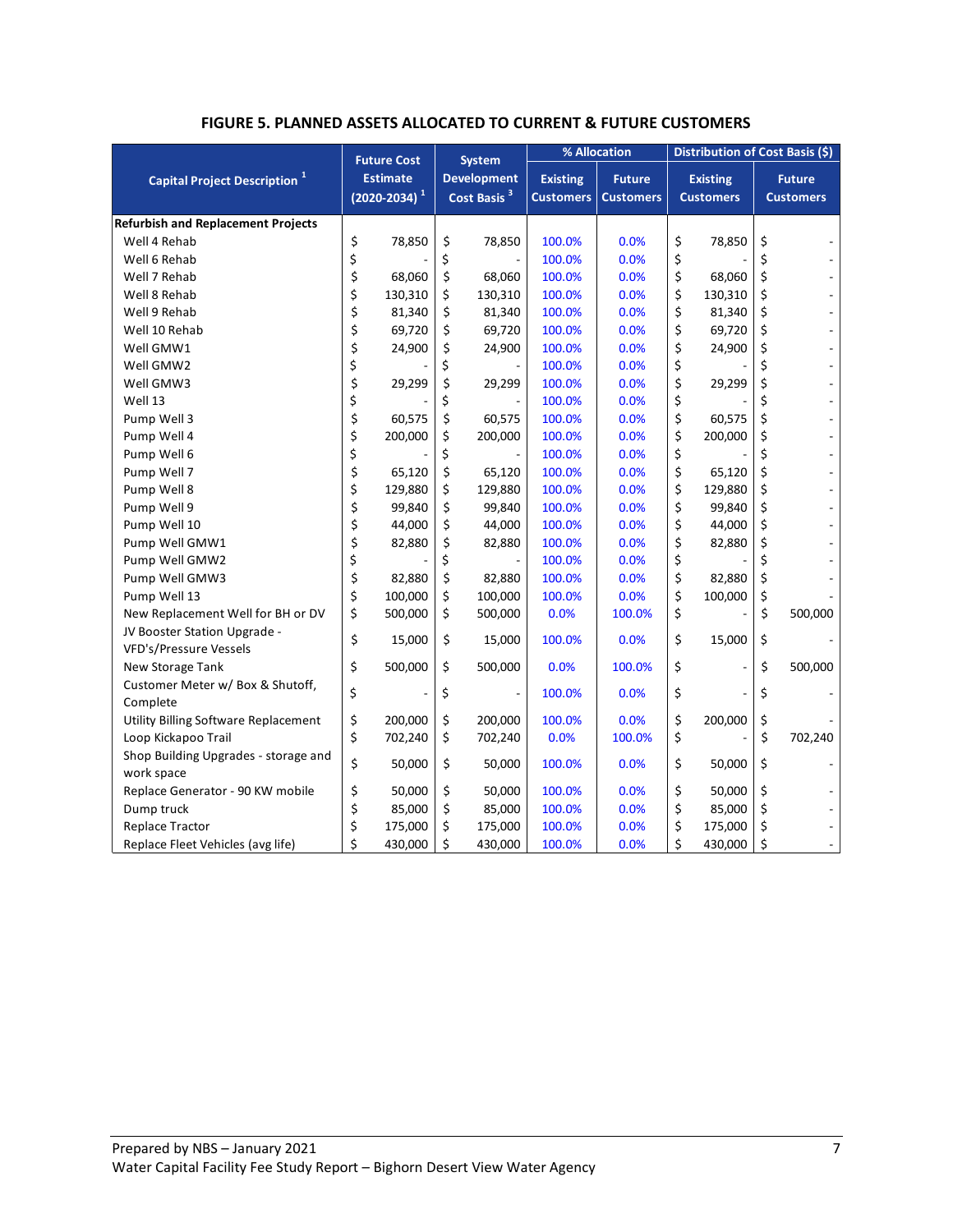<span id="page-10-1"></span>

|                                                                                              |                                         | <b>Future Cost</b> |                                               | <b>System</b>            | % Allocation    |                                               |                                     | Distribution of Cost Basis (\$) |                                   |           |  |
|----------------------------------------------------------------------------------------------|-----------------------------------------|--------------------|-----------------------------------------------|--------------------------|-----------------|-----------------------------------------------|-------------------------------------|---------------------------------|-----------------------------------|-----------|--|
| Capital Project Description <sup>1</sup>                                                     | <b>Estimate</b><br>$(2020 - 2038)^{-1}$ |                    | <b>Development</b><br>Cost Basis <sup>3</sup> |                          | <b>Existing</b> | <b>Future</b><br><b>Customers   Customers</b> | <b>Existing</b><br><b>Customers</b> |                                 | <b>Future</b><br><b>Customers</b> |           |  |
| <b>Distribution System Projects</b><br>Distribution Valve, 6" avg, both water<br>systems 50% | \$                                      |                    | \$                                            |                          | 72.4%           | 27.6%                                         | \$                                  |                                 | \$                                |           |  |
| Fire Hydrants, both water systems 50% \$                                                     |                                         |                    | \$                                            |                          | 72.4%           | 27.6%                                         | \$                                  |                                 |                                   |           |  |
| Pipe w/sand bedding, 6" avg. ID Goat<br>Mtn                                                  | \$                                      |                    | \$                                            | $\overline{\phantom{a}}$ | 72.4%           | 27.6%                                         | \$                                  |                                 | \$                                |           |  |
| Pipe w/sand bedding, 6" avg. BDVWA                                                           | \$                                      |                    | \$                                            |                          | 72.4%           | 27.6%                                         | \$                                  |                                 | \$                                |           |  |
| <b>Operations Capital Projects</b>                                                           |                                         |                    |                                               |                          |                 |                                               |                                     |                                 |                                   |           |  |
| Water Storage Tank Recoating (B1, B2),<br>May 26, 2020                                       | \$                                      | 81,000             | \$                                            | 81,000                   | 72.4%           | 27.6%                                         | \$                                  | 58,625                          | Ŝ.                                | 22,375    |  |
| Water Storage Tank Recoating (B1, B2),<br>Feb. 2020                                          | \$                                      | 80,000             | \$                                            | 80,000                   | 72.4%           | 27.6%                                         | \$                                  | 57,902                          | Ŝ.                                | 22,098    |  |
| <b>C-Booster Station Upgrades</b>                                                            |                                         | 35,000             | \$                                            | 35,000                   | 72.4%           | 27.6%                                         | \$                                  | 25,332                          |                                   | 9,668     |  |
| <b>Total</b>                                                                                 | \$                                      | 4,250,894          | \$                                            | 4,250,894                | 58.7%           | 41.3%                                         | \$                                  | 2,494,513                       | \$                                | 1,756,381 |  |

#### **FIGURE 6. PLANNED ASSETS ALLOCATED TO CURRENT & FUTURE CUSTOMERS, CONTINUED**

1. Estimated capital improvement project costs found in source files: *BDVWA Replacement Refurbishment CIP and Min Rate Gen 5 1 2017.xlsx* Cindy and Marina confirmed updated costs in source file: *CIP Estimates through 2035-36 V2.xlsx*

 Certain projects being built in order to allocate new growth are 100% allocated to future customers. 2. Operation Capital projects are per page 14 of the District's 2020/21 budget (file: *FY2020.21 Budget adopted 5 26 2020 20R-14.pdf* ).

## <span id="page-10-0"></span>**Calculated Capacity Fees – Water Utility**

<span id="page-10-2"></span>The sum of the existing and future planned asset values (that is, the system buy-in and system development costs), defines the total cost basis allocated to future customers. **Figure 7** summarizes this calculation.

#### **FIGURE 7. SUMMARY OF COST BASIS ALLOCATED TO FUTURE CUSTOMERS**

| <b>System Asset Values Allocated to Future Development</b>          | <b>Replacement Cost</b> |            |  |  |
|---------------------------------------------------------------------|-------------------------|------------|--|--|
| Costs Included in Existing System Buy-In:<br><b>Existing Assets</b> |                         | 9,043,402  |  |  |
| Planned, Future Capital Projects                                    |                         | 1,756,381  |  |  |
| <b>Total Cost Basis for New Development</b>                         |                         | 10,799,783 |  |  |

The total adjusted cost basis is then divided by the number of future customers, measured in 1-inch meter equivalents, expected to connect to the water utility (that is, the 763 meter equivalents) in order to determine the base capacity charge for a 1-inch water meter. This calculation is shown in **Figure 8**.

#### **FIGURE 8. SUMMARY OF NEW BASE CAPACITY FEES**

<span id="page-10-3"></span>

| <b>Summary of Capacity Fee Calculation</b> | <b>Adjusted</b><br><b>System</b><br><b>Cost Basis</b> | <b>Planned Additional</b><br>Meter Equivalents<br>(thru FY2037/38) | <b>Base Capacity</b><br>Fee |
|--------------------------------------------|-------------------------------------------------------|--------------------------------------------------------------------|-----------------------------|
| Proposed Fee - Replacement Cost            | 10,799,783                                            | 763                                                                | \$14,154                    |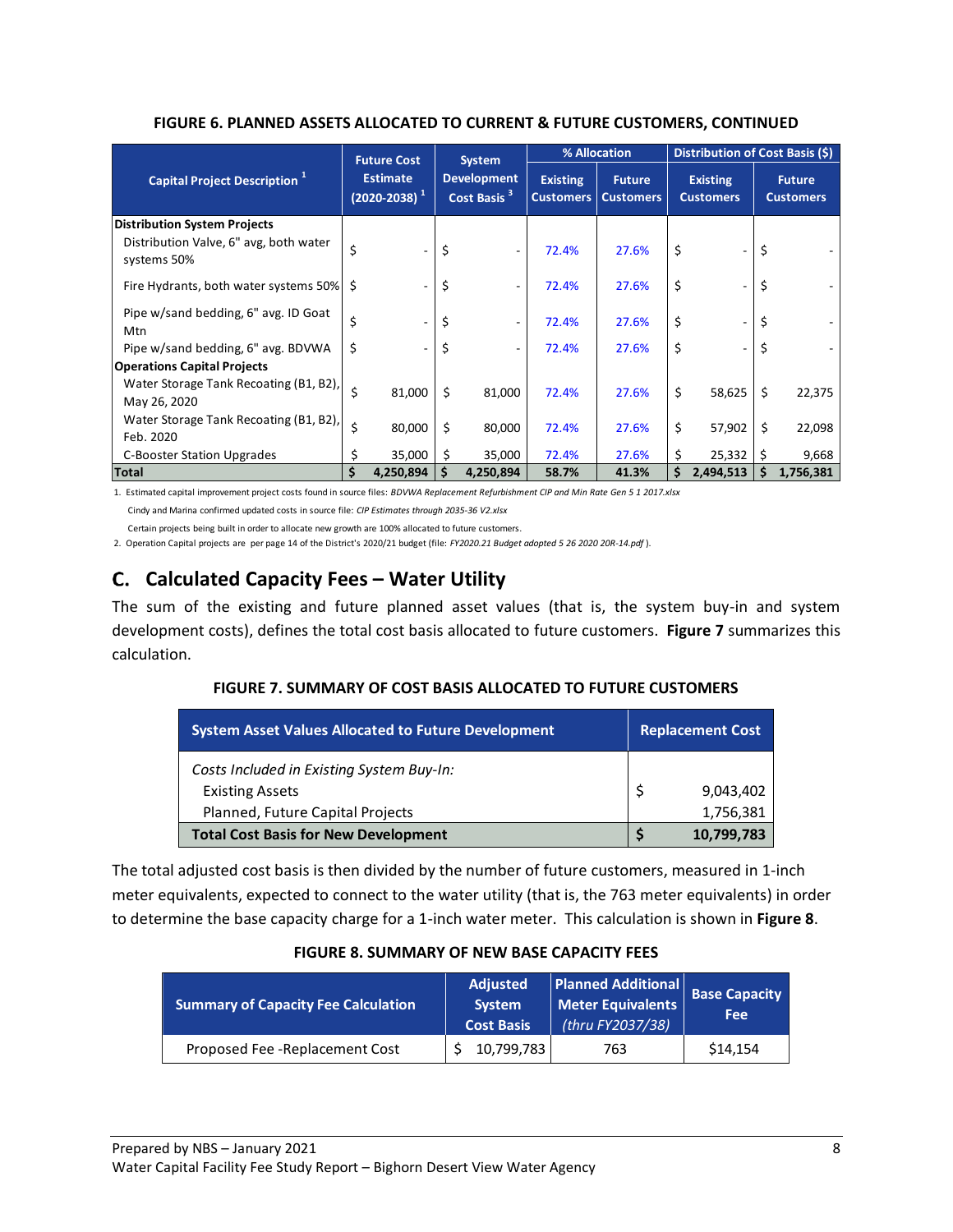<span id="page-11-1"></span>Based on the system buy-in capacity fee methodology, and the assumptions used in this analysis, NBS has calculated the new capacity fees for various water meter sizes, as shown in **Figure 9.** The updated fees represent the maximum that the Agency can charge for new connections.

|                   | <b>Equivalency Factor</b>                              |                                       |                                              |
|-------------------|--------------------------------------------------------|---------------------------------------|----------------------------------------------|
| <b>Meter Size</b> | <b>Maximum</b><br><b>Continuous</b><br>Flow (gpm) $^1$ | <b>Equivalency</b><br>to 1 inch meter | <b>Capacity Fee</b><br><b>Per Meter Size</b> |
| $3/4$ inch        | 30                                                     | 1.00                                  | \$14,154                                     |
| 1 inch            | 50                                                     | 1.00                                  | \$14,154                                     |
| $1.5$ inch        | 100                                                    | 2.00                                  | \$28,309                                     |
| 2 inch            | 160                                                    | 3.20                                  | \$45,294                                     |
| 3 inch            | 320                                                    | 6.40                                  | \$90,588                                     |
| 4 inch            | 500                                                    | 10.00                                 | \$141,544                                    |
| 6 inch            | 1,000                                                  | 20.00                                 | \$283,087                                    |
| 8 inch            | 2,800                                                  | 56.00                                 | \$792,645                                    |
| 10 inch           | 4.200                                                  | 84.00                                 | \$1,188,967                                  |

### **FIGURE 9. UPDATED WATER CAPACITY FEES**

1. Source: *AWWA M1, Table B-2. Assumes displacement meters for 3/4" through 2", Compound* Class I for 3" through 6", and Turbine Class II for 8" through 10".

### <span id="page-11-0"></span>**Water Capacity Fee Findings Statements**

The new water capacity fees calculated in this report are based on regulatory requirements and generally accepted industry standards, and are further detailed in *Appendix A*. This study concludes the following:

- The purpose of the Agency's water capacity fee is to ensure that new and upsized connections reimburse and/or mitigate a reasonable portion of the Agency's planned capital investment projects. These investments are necessary to accommodate the increased demand for water service.
- The Agency uses capacity fee proceeds to fund capital investments in the water system, which include the future design and construction of planned facilities.
- Capacity fees for new water customers vary depending on the size of the water meter serving the connection. Meter size is generally proportionate to the demands that a parcel places on the water utility system, specifically the peaking requirements related to the meter size.
- Without capital investment in existing facilities, the water system capacity available to serve the needs of future connections would be uncertain. Without planned investments in future facilities, water service would not be sustainable at the level of service received by current users. The total value of planned water system assets that are attributable to serving future connections is identified in *Appendix A*.
- Upon payment of a capacity fee, a new customer incurs the obligation to pay the same ongoing service rates as existing customers, regardless of the date of connection to the system or the actual start of service. These fees ensure that, over time, ongoing service rates are not disproportionately burdened by the accommodation of system growth.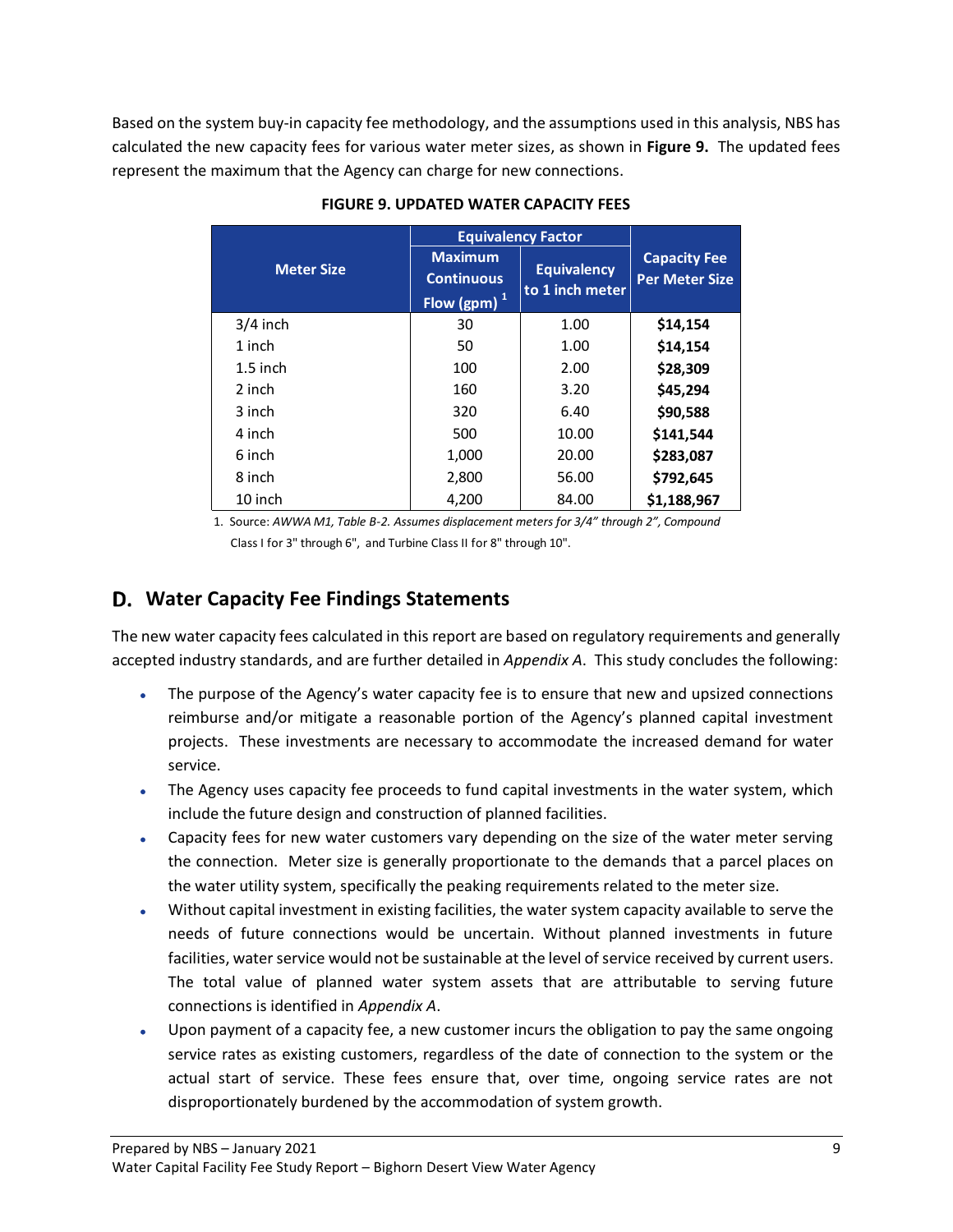## <span id="page-12-0"></span>**Section 3. Recommendations and Next Steps**

### <span id="page-12-1"></span>**A. Consultant Recommendations and Next Steps**

NBS recommends the Agency take the following actions:

- **Accept this Study Report**: On January 12, 2021, the Board of Directors implemented the new capacity fees. This report is further documentation of the study and the basis for adopting the new capacity fees.
- **Implement New Water Capacity Fees:** Based on the analysis presented in this report, the Board should implement the new water capacity fee of \$14,154 per 1-inch water meter equivalent unit, as described in this study.
- **Periodically Review Capacity Fees:** Any time an Agency adopts capacity fees, they should be periodically reviewed to incorporate new capital improvement programs, significant repair and replacement projects, or new planning data (i.e. customer growth estimates). This will help ensure the fees generate sufficient revenue to cover the cost of capital projects, support the fiscal health of the Agency, and ensure future customers invest their fair share of infrastructure costs.
- **Annually Update Capacity Fees:** NBS recommends applying an inflation factor to the capacity fees on an annual basis. Annually, the Agency should review the Engineering News Record's Construction Cost Indices and calculate the percentage change in construction costs and apply that change to the capacity fees to ensure they keep pace with cost inflation.

### <span id="page-12-2"></span>**B. Principal Assumptions and Considerations**

In preparing this study and the recommendations included herein, NBS has relied on a number of principal assumptions and considerations with regard to financial matters, number of customer accounts, asset records, planned capital improvements, and other conditions and events that may occur in the future. This information and assumptions were provided by sources we believe to be reliable, although NBS has not independently verified this data.

While we believe NBS' use of such information and assumptions is reasonable for the purpose of this Study and its recommendations, some assumptions will invariably not materialize as stated herein or may vary significantly due to unanticipated events and circumstances. Therefore, the actual results can be expected to vary from those projected to the extent that actual future conditions differ from those assumed by us or provided to us by others.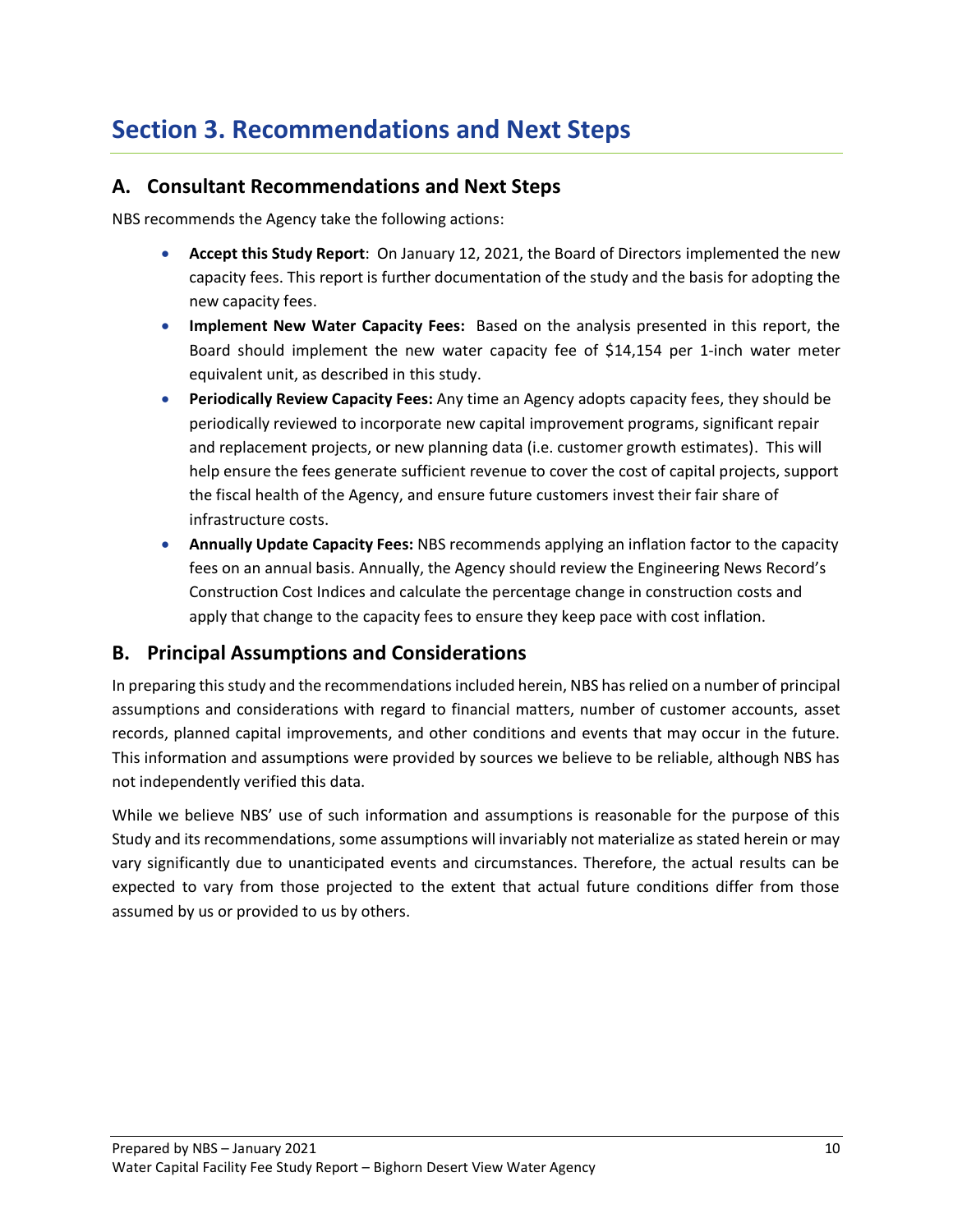<span id="page-13-0"></span>**Appendix A. Water Capacity Facility Fee Study Summary Tables**